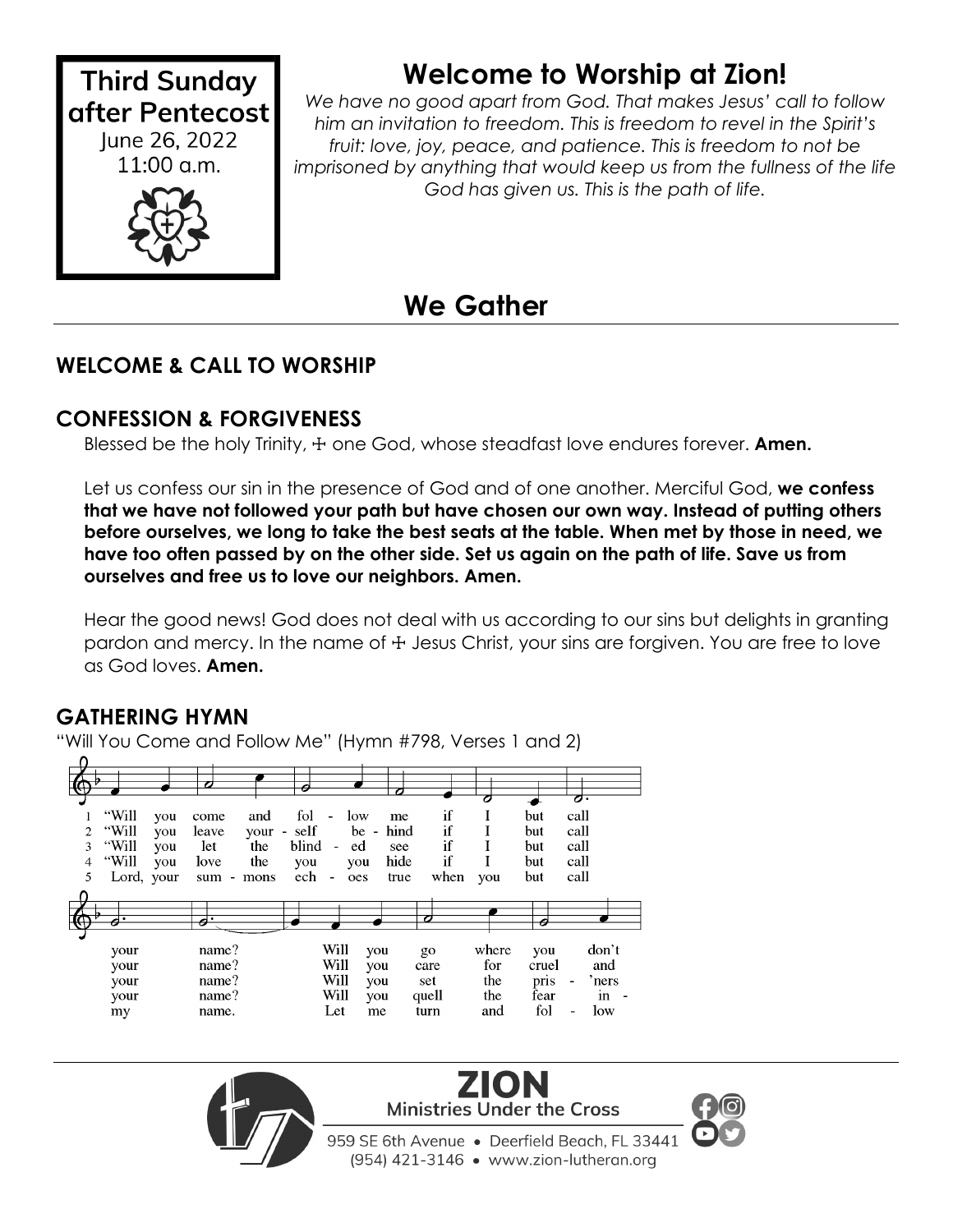

## **APOSTOLIC GREETING & PRAYER OF THE DAY**

The grace of our Lord Jesus Christ, the love of God, and the communion of the Holy Spirit be with you all. **And also with you.**

Let us pray together…**Sovereign God, ruler of all hearts, you call us to obey you, and you favor us with true freedom. Keep us faithful to the ways of your Son, that, leaving behind all that hinders us, we may steadfastly follow your paths, through Jesus Christ, our Savior and Lord. Amen.**

## **We Hear & Respond to God's Word**

## **FIRST READING: 1 KINGS 19:15-16, 19-21**

In the story preceding today's reading, the prophet Elijah flees for his life to the security of God's mountain. There God reveals to Elijah that there are still other faithful people in Israel *and commissions him to anoint new leaders, including his own successor, Elisha.*

<sup>15</sup>Then the Lord said to [Elijah,] "Go, return on your way to the wilderness of Damascus; when you arrive, you shall anoint Hazael as king over Aram. 16Also you shall anoint Jehu son of Nimshi as king over Israel; and you shall anoint Elisha son of Shaphat of Abel-meholah as prophet in your place. 19So he set out from there, and found Elisha son of Shaphat, who was plowing. There were twelve yoke of oxen ahead of him, and he was with the twelfth. Elijah passed by him and threw his mantle over him. 20He left the oxen, ran after Elijah, and said,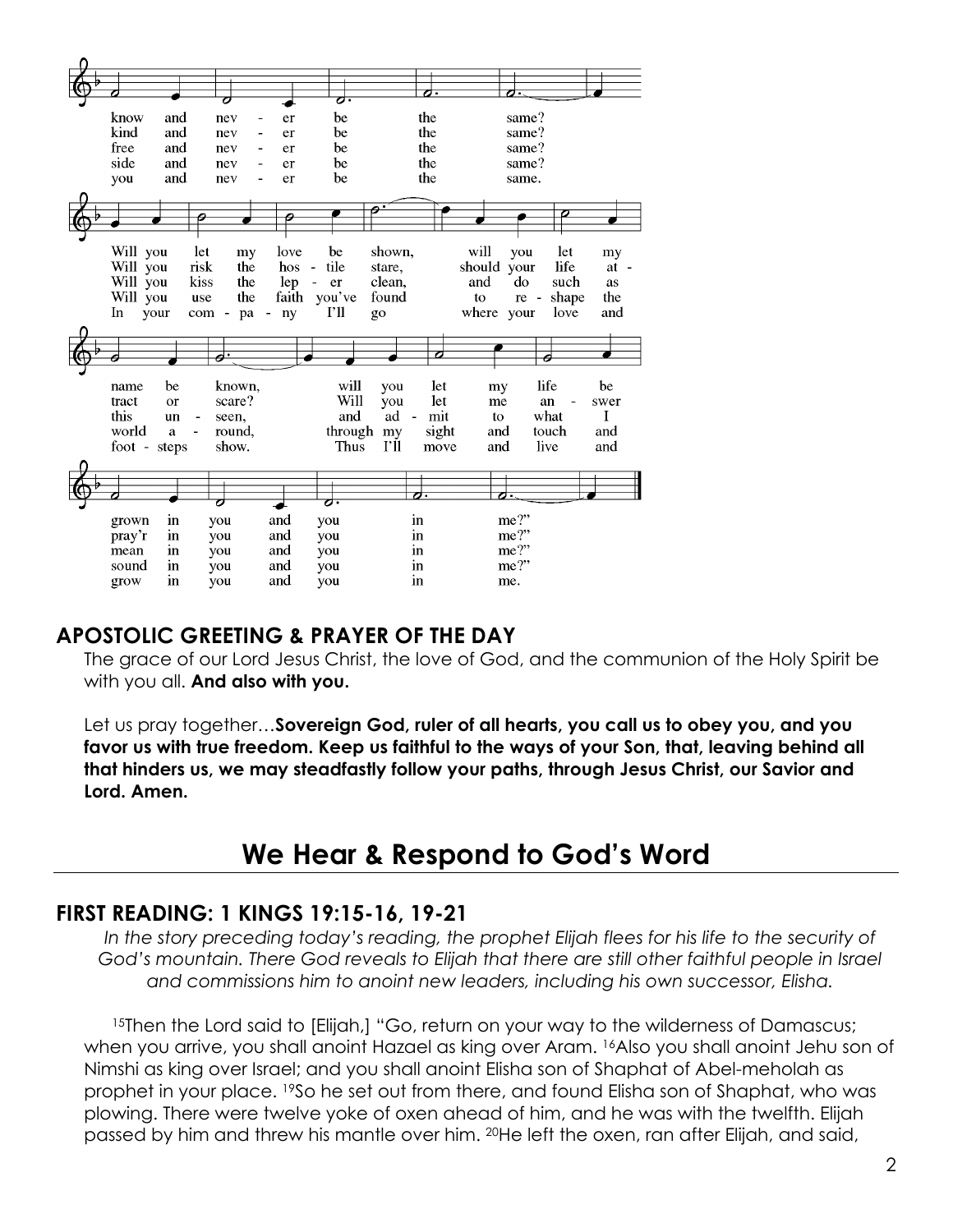"Let me kiss my father and my mother, and then I will follow you." Then Elijah said to him, "Go back again; for what have I done to you?" 21He returned from following him, took the yoke of oxen, and slaughtered them; using the equipment from the oxen, he boiled their flesh, and gave it to the people, and they ate. Then he set out and followed Elijah, and became his servant.

The Word of the Lord. **Thanks be to God!**

## **SECOND READING: GALATIANS 5:1, 13-25**

For Paul, the freedom Christ gives is not permission to do whatever we want. It is the invitation *to be what we could not be otherwise. The power and guidance of Christ's Holy Spirit produce a different kind of life, one marked by the fruit of this Holy Spirit.*

<sup>1</sup>For freedom Christ has set us free. Stand firm, therefore, and do not submit again to a yoke of slavery. 13For you were called to freedom, brothers and sisters; only do not use your freedom as an opportunity for self-indulgence, but through love become slaves to one another. 14For the whole law is summed up in a single commandment, "You shall love your neighbor as yourself." 15If, however, you bite and devour one another, take care that you are not consumed by one another.

<sup>16</sup> Live by the Spirit, I say, and do not gratify the desires of the flesh. <sup>17</sup> For what the flesh desires is opposed to the Spirit, and what the Spirit desires is opposed to the flesh; for these are opposed to each other, to prevent you from doing what you want. 18But if you are led by the Spirit, you are not subject to the law. 19Now the works of the flesh are obvious: fornication, impurity, licentiousness, 20idolatry, sorcery, enmities, strife, jealousy, anger, quarrels, dissensions, factions, 21envy, drunkenness, carousing, and things like these. I am warning you, as I warned you before: those who do such things will not inherit the kingdom of God. <sup>22</sup>By contrast, the fruit of the Spirit is love, joy, peace, patience, kindness, generosity, faithfulness, 23gentleness, and self-control. There is no law against such things. 24And those who belong to Christ Jesus have crucified the flesh with its passions and desires. 25If we live by the Spirit, let us also be guided by the Spirit.

The Word of the Lord. **Thanks be to God!**



### **GOSPEL ACCLAMATION**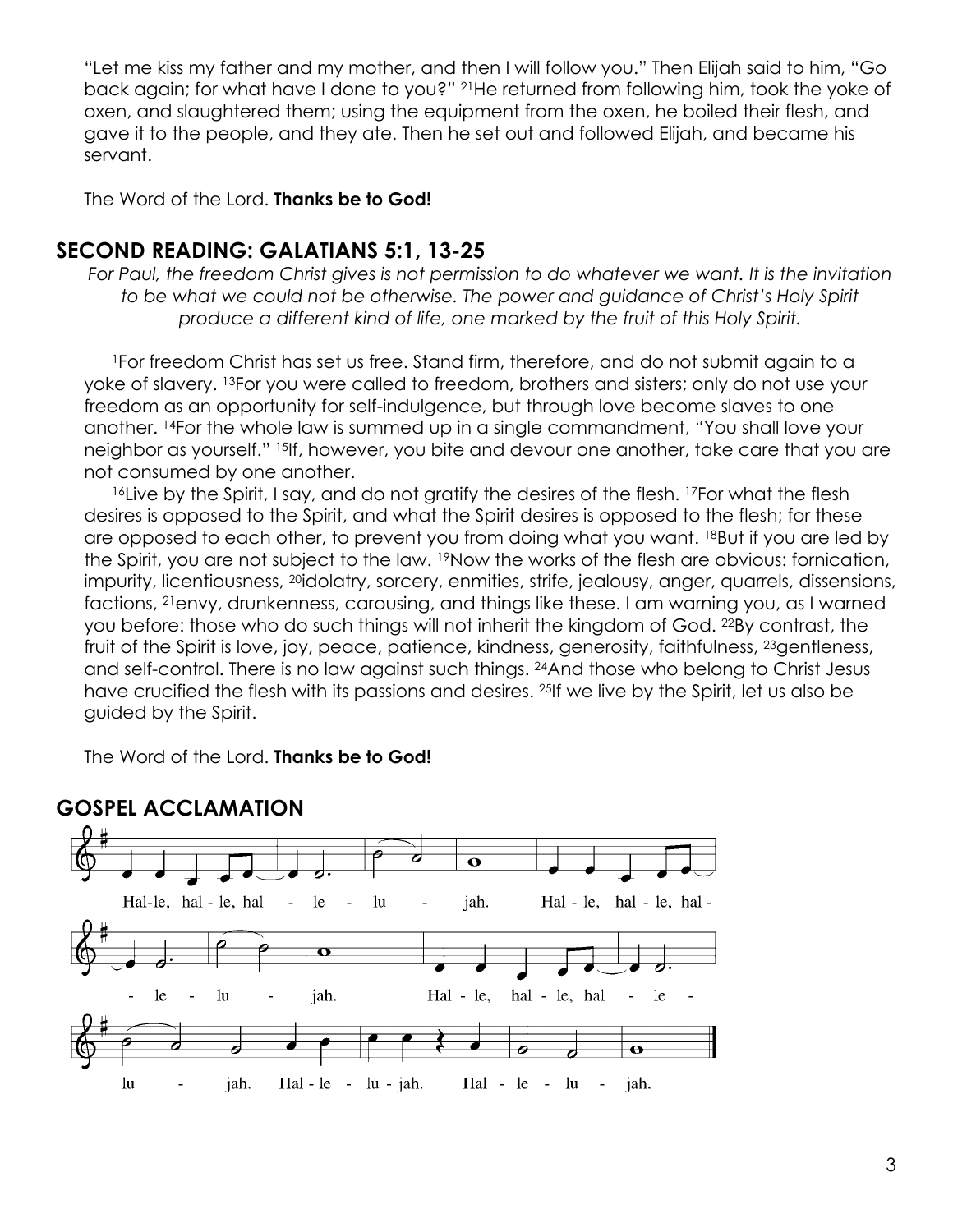## **GOSPEL: LUKE 9:51-62**

*Jesus is unwavering in his commitment to his mission in Jerusalem and will not be swayed by pettiness. In a series of striking cases in point, he calls his disciples to a similar singlemindedness.*

The Holy Gospel according to Luke, the ninth chapter. **Glory to you, O Lord!**

51When the days drew near for [Jesus] to be taken up, he set his face to go to Jerusalem. 52And he sent messengers ahead of him. On their way they entered a village of the Samaritans to make ready for him; 53but they did not receive him, because his face was set toward Jerusalem. 54When his disciples James and John saw it, they said, "Lord, do you want us to command fire to come down from heaven and consume them?" <sup>55</sup>But he turned and rebuked them. 56Then they went on to another village.

57As they were going along the road, someone said to him, "I will follow you wherever you go." 58And Jesus said to him, "Foxes have holes, and birds of the air have nests; but the Son of Man has nowhere to lay his head." 59To another he said, "Follow me." But he said, "Lord, first let me go and bury my father." <sup>60</sup>But Jesus said to him, "Let the dead bury their own dead; but as for you, go and proclaim the kingdom of God." <sup>61</sup>Another said, "I will follow you, Lord; but let me first say farewell to those at my home." <sup>62</sup> Jesus said to him, "No one who puts a hand to the plow and looks back is fit for the kingdom of God."

The Gospel of the Lord. **Praise to you, O Christ!**

## **SERMON**

### **HYMN OF THE DAY**

"Will You Come and Follow Me" (Hymn #798, Verses 3, 4, and 5; see pages 1 and 2)

### **APOSTLES' CREED**

Together with all Christians of every time, place, and space, let us confess our faith, using the words of the Apostles' Creed:

**I believe in God, the Father almighty, creator of heaven and earth.**

**I believe in Jesus Christ, God's only Son, our Lord, who was conceived by the Holy Spirit, born of the virgin Mary, suffered under Pontius Pilate, was crucified, died, and was buried; he descended into hell. On the third day he rose again; he ascended into heaven, he is seated at the right hand of the Father, and he will come to judge the living and the dead.**

**I believe in the Holy Spirit, the holy catholic church, the communion of saints, the forgiveness of sins, the resurrection of the body, and the life everlasting. Amen.**

#### **PRAYERS OF INTERCESSION**

After each petition: …Lord, in your mercy. **Hear our prayer.**

#### **PEACE**

The peace of the Lord be with you always! **And also with you.**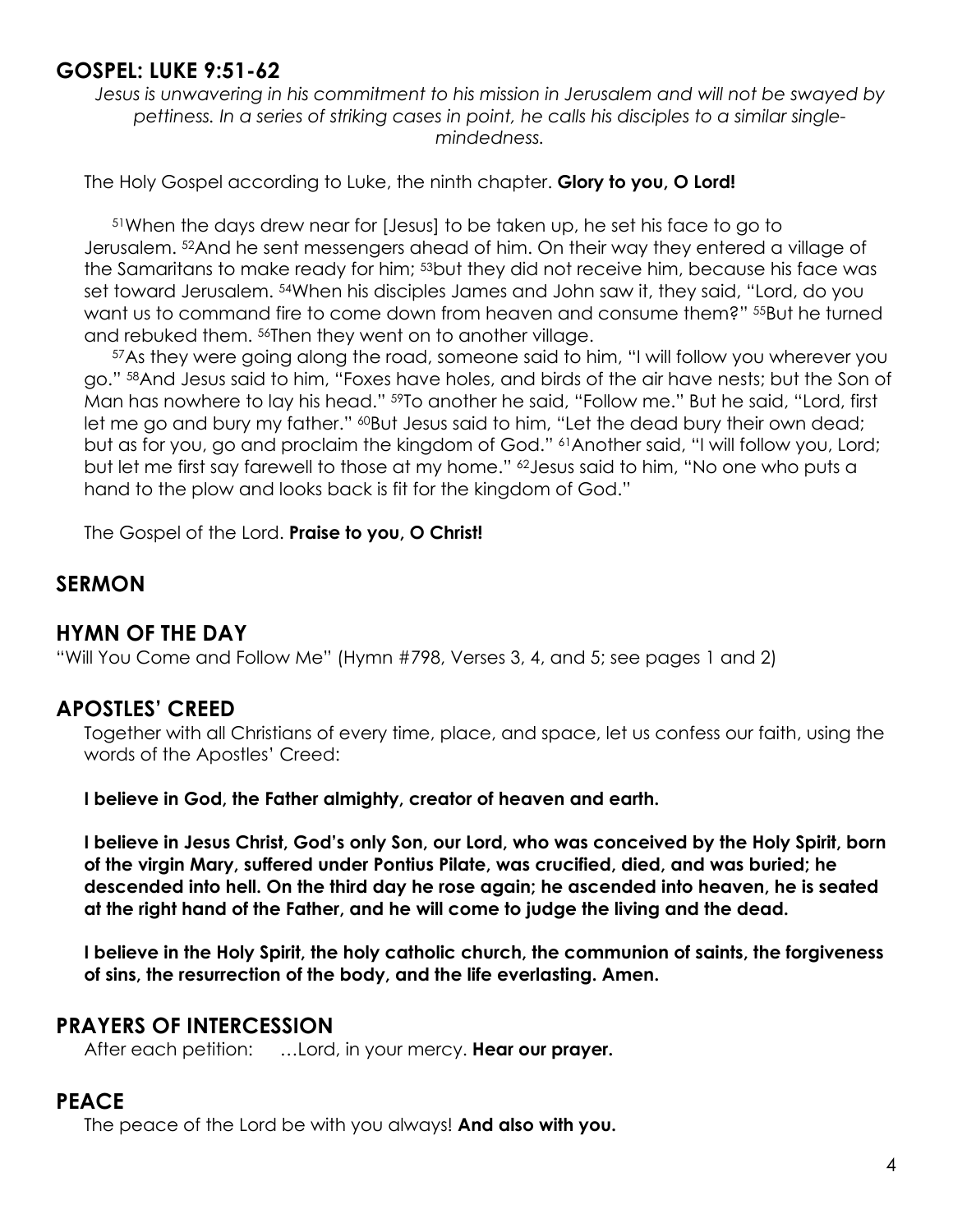## **ANNOUNCEMENTS & OFFERING**

*How is God blessing you and calling you to bless others? We invite your support of ongoing and growing ministries at Zion.*

## **We Feast at the Lord's Table**

### **THE GREAT THANKSGIVING**

The Lord be with you. **And also with you.** Lift up your hearts. **We lift them to the Lord.** Let us give thanks to the Lord our God. **It is right to give God thanks and praise.**

It is indeed right, our duty and our joy, that we should at all times and in all places give thanks and praise to you, almighty and merciful God, through our Savior Jesus Christ; who on this day overcame death and the grave, and by his glorious resurrection opened to us the way of everlasting life. And so, with all the choirs of angels, with the church on earth and the hosts of heaven, we praise your name and join their unending hymn:



Holy, mighty, and merciful Lord, heaven and earth are full of your glory. In great love you sent to us Jesus, your Son, who reached out to heal the sick and suffering, who preached good news to the poor, and who, on the cross, opened his arms to all.

In the night in which he was betrayed, our Lord Jesus took bread, and gave thanks; broke it, and gave it to his disciples, saying: Take and eat; this is my body, given for you. Do this for the remembrance of me.

Again, after supper, he took the cup, gave thanks, and gave it for all to drink, saying: This cup is the new covenant in my blood, shed for you and for all people for the forgiveness of sin. Do this for the remembrance of me.